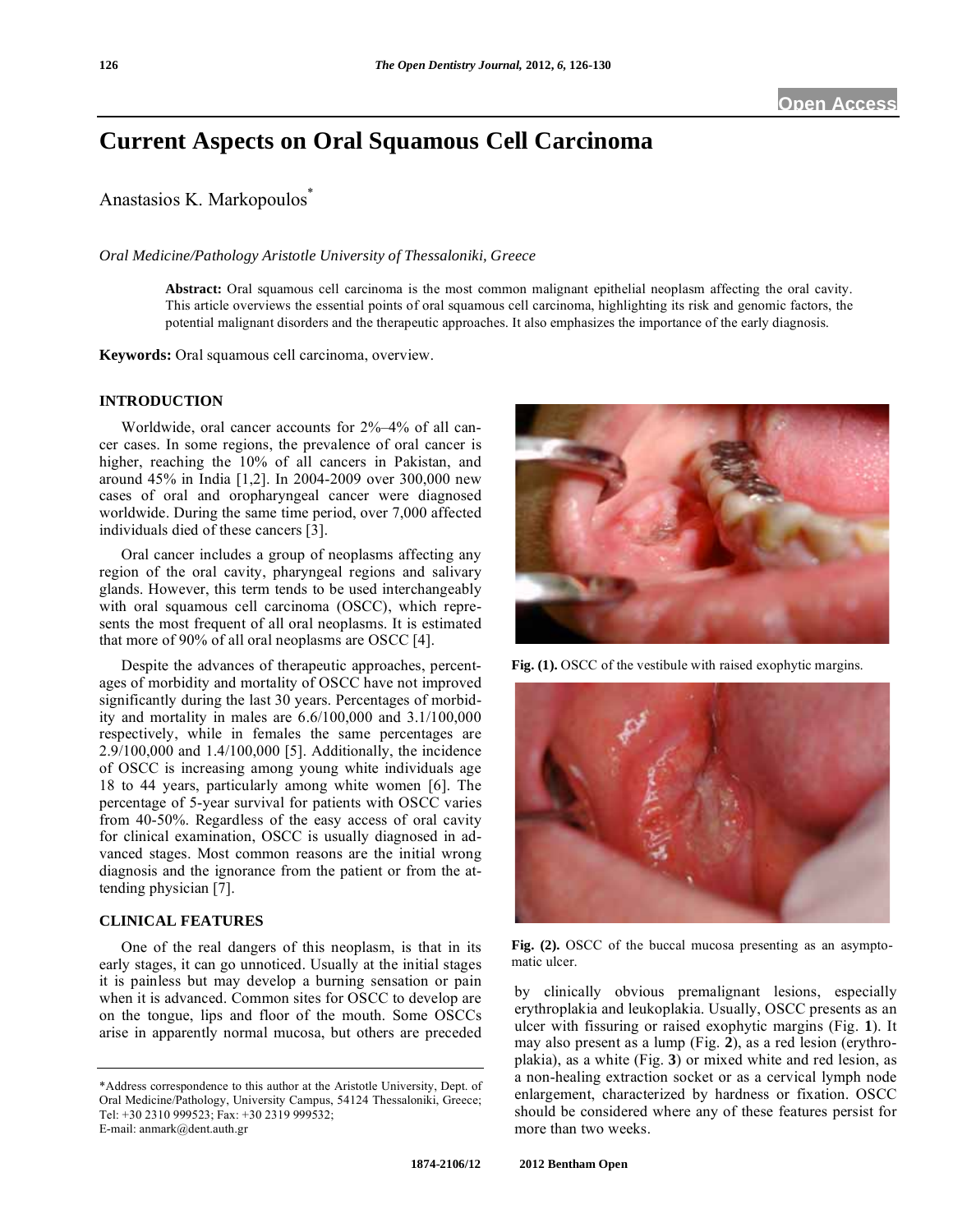

**Fig. (3).** Leukoplakia of the lateral surface of the tongue undergoing malignant transformation.

#### **RISK FACTORS**

The greatest risk factor for oral cancer in the western world is the use of tobacco and alcohol [8-12]. Although the risk factors are independent, their action seems to be combined. Tobacco smoking is associated with 75% of all cases of oral cancer. Tobacco smoking carries a six-fold risk of developing oral cancer compared to not smoking. Oral cancer is also six times more likely to develop in alcohol drinkers than in non-drinkers. The combination of tobacco and alcohol use poses a fifteen-fold risk of oral cancer for users compared to non-users [13].

While tobacco and alcohol use are traditionally the greatest risk factors, it is important to consider other known risk factors, such as betel quid chewing, in certain ethnic populations. Betel quid chewing is popular in Indian and Taiwanese populations and is associated with a significantly increased risk of oral cancer [14-16]. Areca nut, narcotics and cannabis use has also been found to be a risk factor for oral cancer [17].

OSCC is most common in older males, in lower socioeconomic groups and in ethnic minority groups.

Other factors also play a role. These include:

• An impaired ability to repair DNA damaged by mutagens

- An impaired ability to metabolize carcinogens
- Deficiencies of vitamins A, E or C or trace elements
- Immune defects.

The inadequate immune response may predispose to cancer development. The most common oral malignancy in individuals with HIV infection is Kaposi's sarcoma. There is a high prevalence in patients with B cell Hodgkin lymphoma. There is an increased risk of developing OSCC in HIV infected patients and patients submitted to organ transplantations and those who are under immunosuppressive therapy [5, 18].

# **VIRAL INFECTIONS**

## **Human Papilloma Virus (HPV)**

More than 100 types of HPV have been identified and are referred as viruses of low or high danger according to their oncogenetic potential. The predominant viral type, in most studies, was HPV16. HPV was more frequently detected in OSCCs of the oropharynx and tonsil than at other head and neck sites. Research on the participation of HPV in oral carcinogenesis has conflicting results. The percentage of the reported infected neoplastic cells varies from 0-90%.Several research groups proposed that HPV is implicated in the ini-

tial stages of carcinogenesis, while others have suggested a short-term ("hit and run") role of HPV. It is believed that viral protein E6 binds to p53 causing its breakdown, while E7 reacts with retinoblastoma protein (pRb), a tumor suppressor protein, inhibiting its function. The functional deregulation of these oncosuppressive key molecules results in an incontrollable cellular proliferation and to disturbances of apoptosis, leading to oral cancer. It is currently believed that HPV infection of oral mucosal cells *per se* is not enough for malignant transformation unless cells are exposed to chemical carcinogens, such as benzopyrene [19-23].

## **Epstein-Barr Virus**

Epstein-Barr virus is known to be the infective agent in infectious mononucleosis. While its contribution to malignant transformation of B cells is well documented the participation in pathogenesis of OSCC remains unclear. Some investigators proposed that the dominant oncoprotein of the latent phase (LMP-1) is expressed in oral epithelial malignant cells [23, 24].

## **Hepatitis C Virus (HCV)**

The prevalence of oral squamous cell carcinoma is higher in HCV infected patients. In a Japanese study, it has been shown that HCV infection was strongly associated with the occurrence of multiple primary carcinomas as well as primary OSCC [25].

#### **POTENTIALLY MALIGNANT DISORDERS**

In a recently held WHO workshop it was recommended that the distinction between potentially malignant lesions and potentially malignant conditions should be abandoned and rather to use the term potentially malignant disorders instead [26].

Some precancerous disorders can progress to OSCC. These are the following:

- Erythroplakia
- Leukoplakias, particularly:
- -Erythroleukoplakia (nodular or verrucous)
- -Proliferative verrucous leukoplakia
- Actinic cheilitis
- Lichen planus (mainly the erosive and atrophic type)
- Sideropenic dysphagia (Plummer-Vinson syndrome)
- Submucous fibrosis
- Dyskeratosis congenita
- Discoid lupus erythematosus

# **MOLECULAR PATHOGENESIS OF OSCC**

Several studies have been devoted to the significance of heredity in oral carcinogenesis. The relative danger of the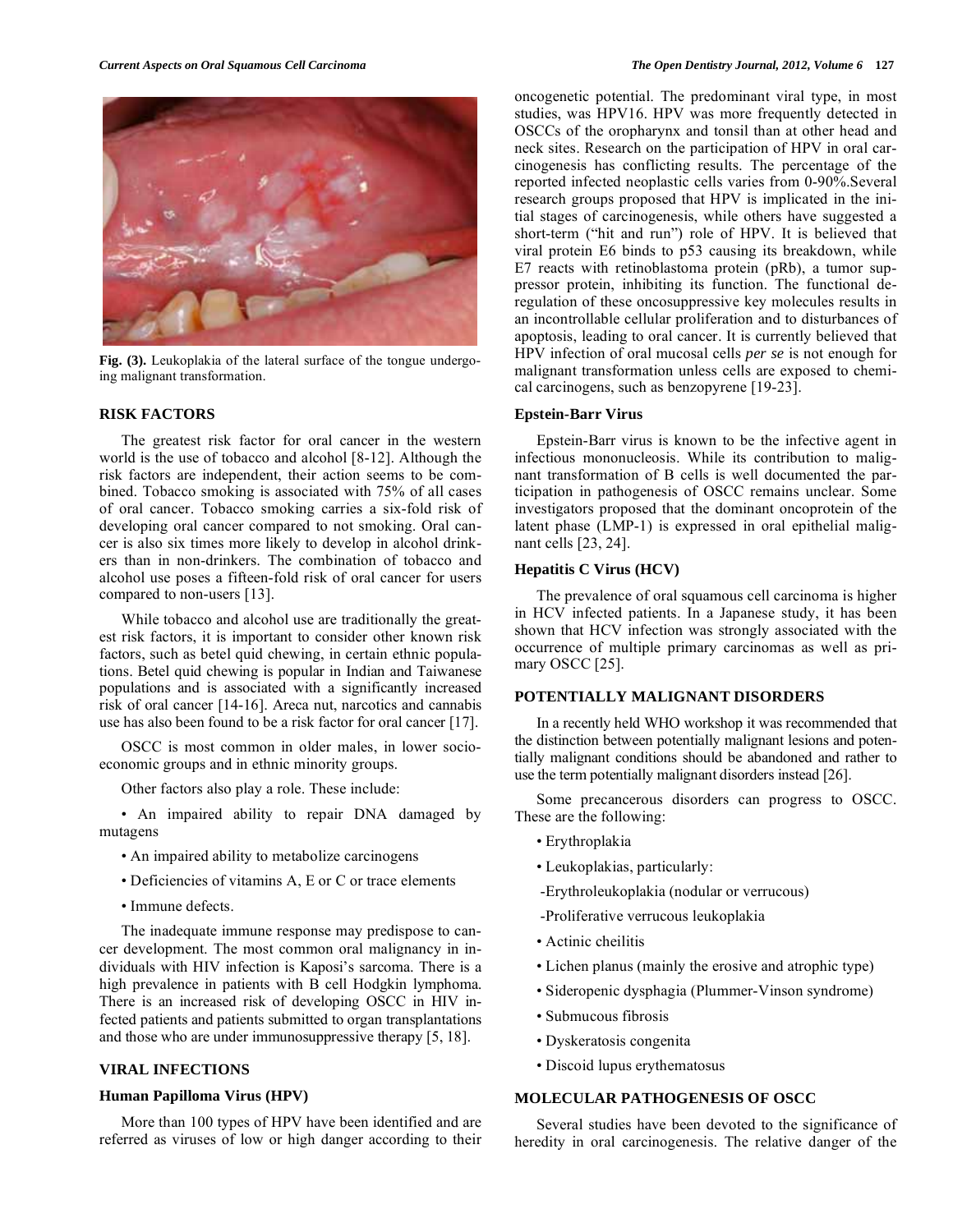disease development in first degree relatives of patients with oral cancer varies from 1.1-3.8 odds ratios [27]. Several genes are implicated in genetic predisposition of oral cancer. Gene polymorphisms participating in the metabolism of xenobiotic factors, such as cytochrome P450 1A1 (CYPIA 1) and glutathione S-transferase mu 1 **(**GSTM1) are blamed for the increase of relative danger in the carriers [28, 29]. Individuals with alcohol dehydrogenase 3 genotype are prone to the development of oropharyngeal cancers [30, 31].

However, the relation of oral cancer with an autosomal dominant type of heredity has been rarely recorded, mainly in patients with Fanconi's anemia.

OSCC arises as a consequence of multiple molecular events that develop from the combined effects of an individual's genetic predisposition and exposure to environmental carcinogens [32], such as, tobacco, alcohol, chemical carcinogens, ultraviolet or ionizing radiation and microorganisms [33-35]. Chronic exposure to carcinogens may damage individual genes as well as larger portions of the genetic material, such as chromosomes. Genetic damages may activate mutations or amplification of oncogenes that promote cell survival and proliferation. Mutations include DNA general hypomethylation, hyper- or hypomethylation of certain genes such as cyclin D, and alterations of chromatin [36, 37]. Oncogenes are broadly categorized as follows: (i) growth factors or growth factor receptors (hst-1, int-2, EGFR/erbB, c-erbB-2/Her-2, sis), (ii) transcription factors (myc, fos, jun, c-myc), (iii) intracellular signal transducers (ras, raf, stat-3); (iv) inhibitory factors of apoptosis (bcl-2, bax) and (v) cell-cycle regulators (cyclin D1) [38]. Genetic damages may also inactivate tumor suppressor genes involved in the inhibition of cell proliferation. All these events may lead to cell dysregulation to the extent that growth becomes autonomous and invasive mechanisms develop.

As OSCC grows and invades, new blood vessel formation occurs. This angiogenesis is an essential part of tumor formation [39].

*Field cancerization* is a theory of oral carcinogenesis. According to this theory since the oral epithelium is exposed to carcinogenic factors, the entire area is at increased risk for the development of malignant lesions from the accumulation of genetic alterations of oncogenes and tumor suppressor genes [40].

In cancerization field, multiple oral cancers may develop from independent cell clones. This hypothesis has been supported by data from chromosome X inactivation studies, microsatellite analysis, and *p53* mutational analysis [41]. However, more recent genetic studies suggested that multiple cancers can be clonally related and derived from expansion of an original clone [42]. These results gave rise to a modification of cancerization field theory, the patch field carcinoma model [43]. According to this model, a stem cell located in the oral epithelium acquires a genetic alteration and generates daughter cells, all of which share the genetic alteration. This patch of cells expands to a size of several centimeters to the surrounding oral mucosa and macroscopically is often undetectable. In some instances it may appear with distinct morphological characteristics, like leukoplakia or erythroplakia.

# **STAGING OF OSCC**

Staging of OSCC is performed using the TNM system. cTNM is the stage given after the clinical examination of the patient, while pTNM is the stage after the histopathological examination of the surgical specimen. However, this traditional way of staging is often inadequate. Evaluation of other features of the neoplasms, such as degree of differentiation, type of infiltration and degree of recurrence [44] facilitate the exact diagnosis and permit the selection of the appropriate therapeutical approach.

# **THERAPEUTIC APPROACHES AND PROGNOSIS**

Despite advances in surgery and radiotherapy, which remain the standard treatment options, the mortality rate has remained largely unchanged for decades, with a 5-year survival rate of around 50% [45]. In the primary (I and II) stages the treatment of choice is surgery and/or radiotherapy, which usually result in permanent cure. Combination of surgery, radiotherapy or chemotherapy is used for the treatment of the  $3<sup>rd</sup>$  or  $4<sup>th</sup>$  stage of OSCC. Oral care is especially important when radiotherapy is to be given, since there is a liability particularly to mucositis, xerostomia and osteonecrosis.

It is generally accepted that prognosis is best in early OSCC, especially those that are well-differentiated and not metastasized: unfortunately, most OSCC are diagnosed at a late stage

of the disease. The prognosis of OSCC varies on a number of factors that are related to the tumor, to the treatment, and to the patient [46]. However, five year survival rates in the advanced stages do not exceed 12% of the cases. Most patients with advanced OSCC usually die within the first 30 months of their disease [47, 48].

Metastases from OSCC, when present, will occur in cervical lymph nodes in almost 80% of patients. Cervical lymphadenectomy (radical neck dissection) is traditionally applied in these cases [49]. More recently, selective neck dissection has been developed in order to reduce the morbidity of radical neck dissection [50].

Efforts to increase the efficacy of radiotherapy, especially in local advanced disease, include, altered fractionated radiotherapy or concomitant chemo-radiotherapy (CT-RT) [51].

As for chemotherapy, cisplatin-based chemoradiation remains the standard for locoregionally advanced head and neck SCC [52].

Currently, targeted molecular therapy, like therapy with monoclonal antibodies and gene therapy, has been applied to oral cancer patients. This treatment modality has limited or nonexistent side effects on normal cells of the body, unlike surgery, chemotherapy, and radiotherapy. Targeted molecular therapy can also act as a complement to other existing cancer therapies and has been mainly focused on four molecules; epidermal growth factor receptor (EGFR), cyclooxygenase-2 (COX-2), peroxisome proliferator-activated receptor  $\gamma$  (PPAR $\gamma$ ), and progesterone receptor. These molecules are associated with the proliferation and the differentiation of OSCC [53].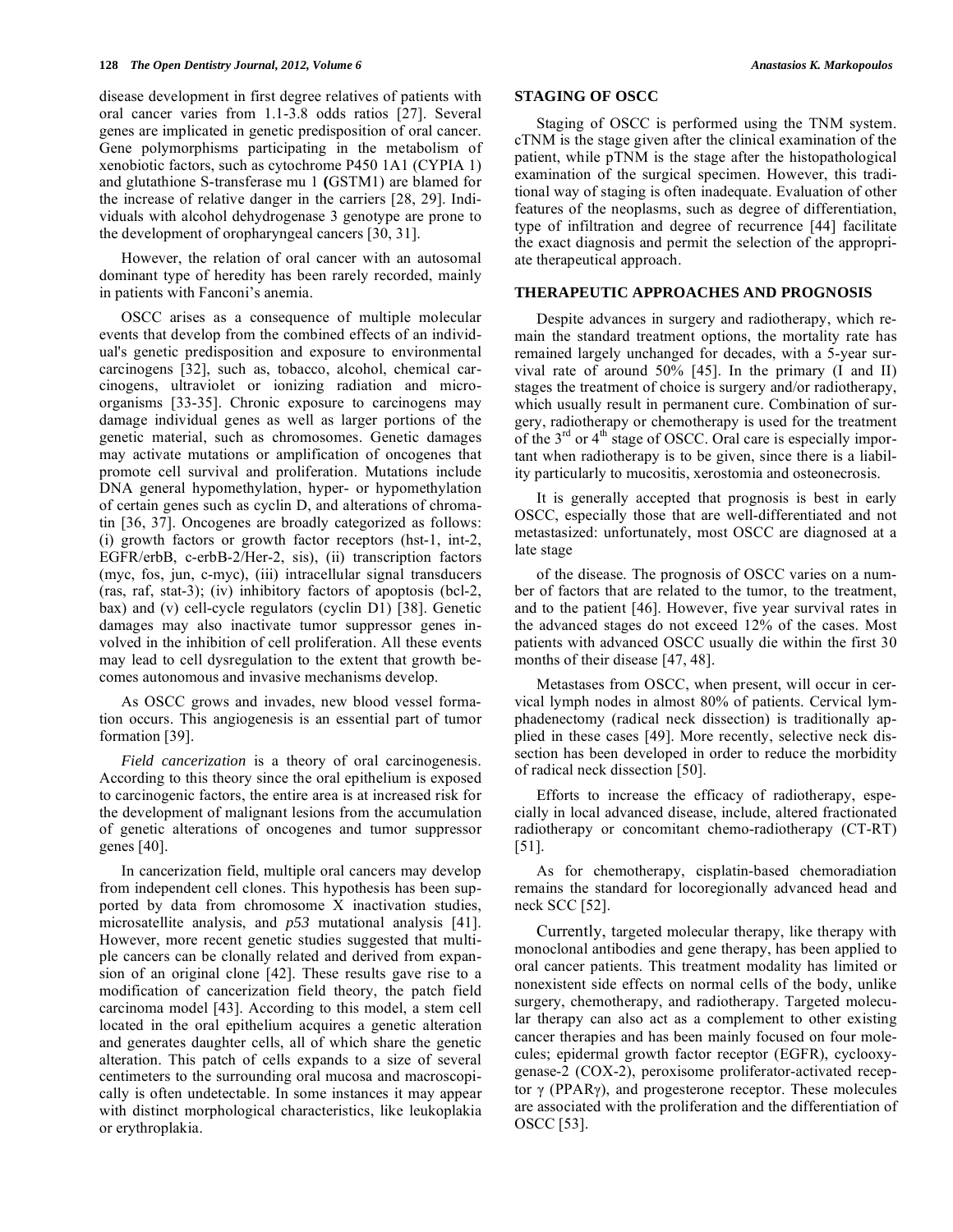Finally, early diagnosis remains the key element for the sufficient therapy of OSCC. Clinicians should be aware that single ulcers, tumors, red or white plaques, particularly if any of these are persisting for more than two weeks, may be manifestations of malignancy. In these cases a biopsy from the suspicious lesion is needed. Finally, new emerging technologies are developing and targeting to early diagnosis of OSCC through molecular analysis of cytologic smears or saliva samples [54].

# **CONFLICT OF INTEREST**

The author confirms that this article content has no conflicts of interest.

## **ACKNOWLEDGEMENT**

Declared none.

#### **REFERENCES**

- [1] Williams HK. Molecular pathogenesis of oral squamous carcinoma*.* Mol Pathol 2000; 53: 165-72.
- [2] Siddiqui IA, Farooq MU, Siddiqui RA, Rafi SMT. Role of toluidine blue in early detection of oral cancer. Pak J Med Sci 2006; 22:184-7.
- [3] Sharma P, Saxena S, Aggarwal P. Trends in the epidemiology of oral squamous cell carcinoma in Western UP: an institutional study. Ind J Dent Res 2010; 21: 316-9.
- [4] Choi S, Myers JN. Molecular pathogenesis of oral squamous cell carcinoma: implications for therapy*.* J Dent Re*s* 2008; 87: 14-32.
- [5] Mehrotra R, Yadav S. Oral squamous cell carcinoma: etiology, pathogenesis and prognostic value of genomic alterations. Indian J Cancer 2006; 43: 60-6.
- [6] Patel SC, Carpenter WR, Tyree S, *et al*. Increasing incidence of oral tongue squamous cell carcinoma in young white women, age 18 to 44 years. J Clin Oncol 2011; 29(11): 1488-94.
- [7] Scott SE, Grunfeld EA, Main J, McGurk M. Patient delay in oral cancer: a qualitative study of patients' experiences*.* Psychooncology 2006; 15: 474-85.
- [8] Chole RH, Patil RN, Basak A, Palandurkar K, Bhowate R. Estimation of serum malondialdehyde in oral cancer and precancer and its association with healthy individuals, gender, alcohol, and tobacco abuse. J Cancer Res Ther 2010; 6: 487-91.
- [9] de FreitasCordeiro-Silva M, Oliveira ZF, de Podestá JR, Gouvea SA, Von Zeidler SV, Louro ID. Methylation analysis of cancerrelated genes in non-neoplastic cells from patients with oral squamous cell carcinoma. Mol Biol Rep 2011; 38(8): 5435-41.
- [10] Marichalar-Mendia X, Acha-Sagredo A, Rodriguez-Tojo MJ, *et al*. Alcohol-dehydrogenase (ADH1B) Arg48His polymorphism in Basque country patients with oral and laryngeal cancer: preliminary study. Anticancer Res 2011; 31: 677-80.
- [11] Warnakulasuriya S, Sutherland G, Scully C. Tobacco, oral cancer and treatment of dependence. Oral Oncol 2005; 41: 244-60.
- [12] Zygogianni AG, Kyrgias G, Karakitsos P, *et al*. Oral squamous cell cancer: early detectionand the role of alcohol and smoking. Head Neck Oncol 2011; 3: 2.
- [13] Ogden GR. Alcohol and oral cancer. Alcohol 2005; 35:169-73.
- [14] Su CC, Yang HF, Huang SJ, LianIeB. Distinctive features of oral cancerin Changhua County: high incidence, buccal mucosa preponderance, and a close relation to betel quid chewing habit. J Formos Med Assoc 2007; 106: 225-33.
- [15] Ko YC, Huang YL, Lee CH, Chen MJ, Lin LM, Tsai CC. Betel quid chewing, cigarette smoking and alcohol consumption related to oral cancer in Taiwan. J Oral Pathol Med 1995; 24(10): 450-3.
- [16] Subapriya R, Thangavelu A, Mathavan B, Ramachandran CR, Nagini S. Assessment of risk factors for oral squamous cell carcinoma in Chidambaram,Southern India: a case-control study. Eur J Cancer Prev 2007; 16: 251-6.
- [17] Thavarajah R, Rao A, Raman U, Rajasekaran ST, Joshua ERH, Kannan R. Oral lesions of 500 habitual psychoactive substance users in Chennai, India. Arch Oral Biol 2006; 51: 512-9.
- [18] Kulkarni DP, Wadia PP, Pradhan TN, Pathak AK, Chiplunkar SV. Mechanisms involved in the down-regulation of TCR zeta chain in tumor versus peripheral blood of oral cancer patients. Int J Cancer 2009; 124: 1605-13.
- [19] Angiero F, Gatta LB, Seramondi R, *et al*. Frequency and role of HPV in the progression of epithelial dysplasia to oral cancer. Anticancer Res 2010; 30: 3435-40.
- [20] Nuovo GJ. *In situ* detection of human papillomavirus DNA after PCR-amplification. Methods Mol Biol 2011; 688: 35-46.
- [21] Scully C, Felix DH. Oral medicine: update for the dental practitioner. Oral cancer. British Dent J 2006; 200: 13-7.
- [22] Syrjänen S. The role of human papillomavirus infection in head and neck cancers. Ann Oncol 2010; 21(Suppl 7): vii 243-vii 245.
- [23] Jalouli J, Ibrahim SO, Mehrotra R, *et al*. Prevalence of viral (HPV, EBV, HSV) infections in oral submucous fibrosis and oral cancer from India. Acta Otolaryngol 2010; 130(11): 1306-11.
- [24] Gonzalez-Molez MA, Gutierrez J, Rodriguez MJ, Ruiz-Avila I, Rodriguez-Archilla A. Epstein-Barr virus latent membrane protein-1 (LMP-1) expression in oral squamous cell carcinoma. Laryngoscope 2002; 112: 482-7.
- [25] Nagao Y, Sata M. High incidence of multiple primary carcinomas in HCV-infected patients with oral squamous cell carcinoma. Med Sci Monit 2009; 15: CR453-9.
- [26] van der Waal I. Potentially malignant disorders of the oral and oropharyngeal mucosa; terminology, classification and present concepts of management. Oral Oncol 2009; 45: 317-23.
- [27] Garavello W, Foschi R, Talamini R, *et al*. Family history and the risk of oral and pharyngeal cancer. Int J Cancer 2008; 122: 1827- 31.
- [28] Sreelekha TT, Ramadas K, Pandey M, Thomas G, Nalinakumari KR, Pillai MR. Genetic polymorphism of CYPIA1, GSTM1 and GSTT1 genes in Indian oral cancer. Oral Oncol 2001; 37: 593-8.
- [29] Li H, Chen XL, Li HQ. Polymorphism of CYPIA1 and GSTM1 genes associated with susceptibility of gastric cancer in Shandong Province of China. World J Gastroenterol 2005; 11: 5757-62.
- [30] Harty LC, Caporaso NE, Hayes RB, *et al*. Alcohol dehydrogenase 3 genotype and risk of oral cavity and pharyngeal cancers. J Natl Cancer Inst 1997; 89: 1698-705.
- [31] Solomon PR, Selvam GS, Shanmugam G. Polymorphism in ADH and MTHFR genes in oral squamous cell carcinoma of Indians. Oral Dis 2008; 14: 633-9.
- [32] Califano J, van der Riet P, Westra W, *et al*. Genetic progression model for head and neck cancer: implications for field cancerization. Cancer Res 1996; 56: 2488-92.
- [33] Markopoulos A, Albanidou-Farmaki E, Kayavis I. Actinic cheilitis: clinical and pathologic characteristics in 65 cases. Oral Diseases 2004; 10: 212-6.
- [34] Preston DL, Ron E, Tokuoka S, *et al*. Solid cancer incidence in atomic bomb survivors: 1958-1998. Radiat Res 2007; 168: 1-64.
- [35] O'Grady JF, Reade PC. Candida albicans as a promoter of oral mucosal neoplasia. Carcinogenesis 1992; 13: 783-6.
- [36] Huang M, Spitz MR, Gu J, *et al*. Cyclin D1 gene polymorphism is a risk factor for oral premalignant lesions. Carcinogenesis 2006; 27: 2034-7.
- [37] Díez-Pérez R, Campo-Trapero J, Cano-Sánchez J, *et al*. Methylation in oral cancer and pre-cancerous lesions (Review).Oncol Rep 2011; 25(5): 1203-9.
- [38] Sidransky D. Molecular genetics of head and neck cancer. Curr Opin Oncol 1995; 7: 229-33.
- [39] Michailidou E, Markopoulos AK, Antoniades DZ. Mast cells and angiogenesis in oral malignant and premalignant lesions. Open Dent J 2008; 2: 120-6.
- [40] Slaughter DP, Southwick HW, Smejkal W. Field cancerization in oral stratified squamous epithelium: clinical implication of multicentric origin. Cancer 1953; 6: 963-8.
- [41] Bedi GC, Westra WH, Gabrielson E, Koch W, Sidransky D. Multiple head and neck tumors: evidence for a common clonal origin. Cancer Res 1996; 56: 2484-7.
- [42] Braakhuis BJ, Tabor MP, Kummer JA, Leemans R, Brakenhoff RH. A genetic explanation of Slaughter's concept of field cancerization: evidence and clinical implications. Cancer Res 2003; 63:1727-30.
- [43] Braakhuis BJ, Leemans CR, Brakenhoff RH. A genetic progression model of oral cancer: current evidence and clinical implications. J Oral Pathol Med 2004; 33: 317-22.